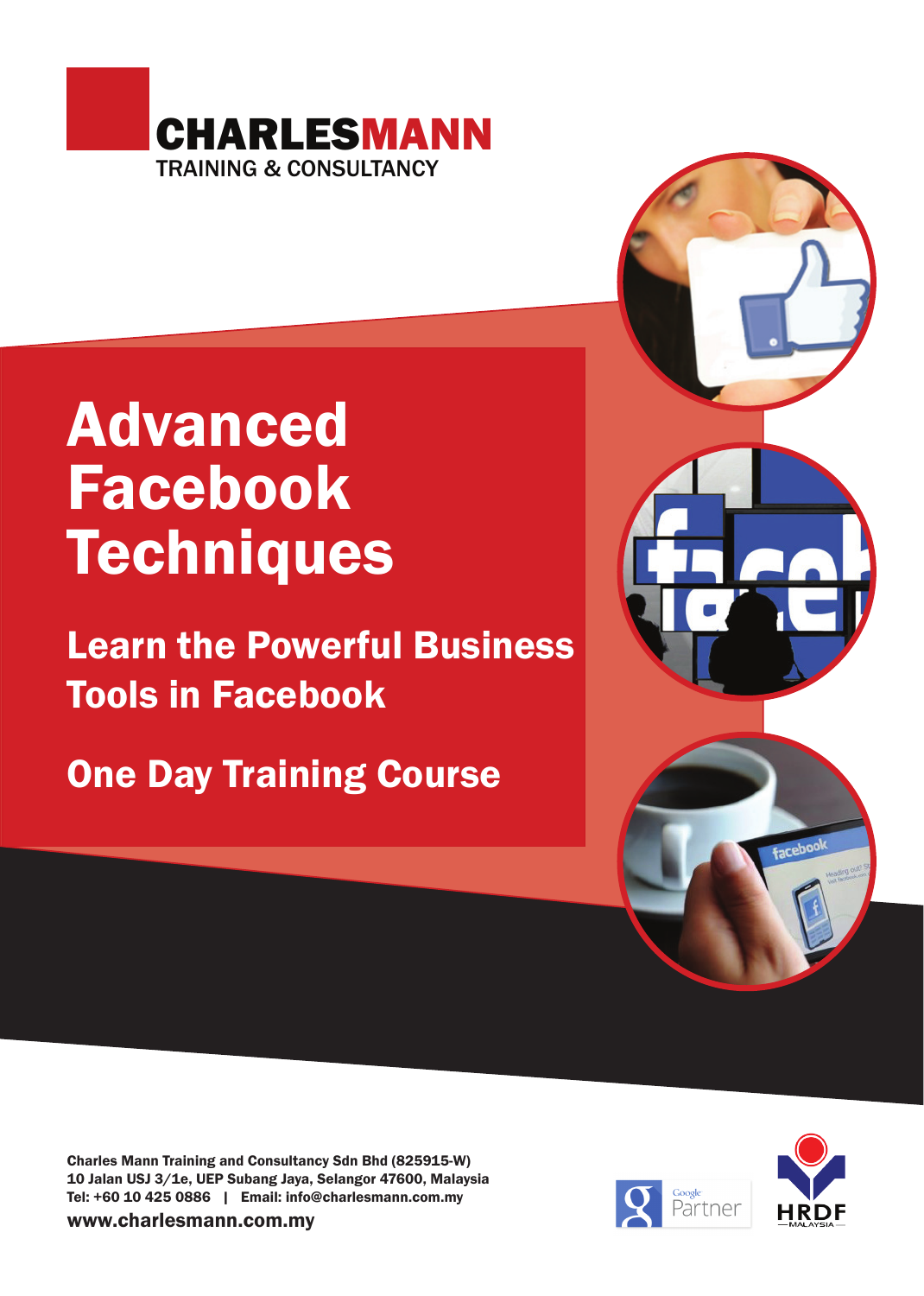## Course Outline

With over 1.2 billion users worldwide, chances are you are familiar with the Facebook social media platform but are probably not using its full potential when it comes to your organisation or business.

This advanced Facebook marketing training course introduces you to the more in-depth and business specific features that exist in Facebook, allowing you to utilise the more powerful techniques when it comes to social media marketing.

By learning these advanced techniques, you will be equipped to harness the full power of Facebook as an effective part of your online digital presence. You will also learn methods to engage effectively with your followers through contests, promotions and interactive postings.

This one day training course uses a combination of practical exercises, presentations and case studies, as well as some technical methods to access some of the more uncommon features of Facebook.

The training course lasts one full day starting at 9.30am until 5.00pm, and is inclusive of course materials, certificate, lunch, refreshments and snacks, along with complimentary four week post course support and assistance. A wifi enabled laptop (not iPad or tablet) is required for this course along with a basic understanding of ICT and the internet.

Following this course, you will be able to:

- Understand how to strategically plan your Facebook campaign
- Understand the latest technical advances Facebook has to offer
- Implement Facebooks Apps and customised content
- Create, develop and manage successful Facebook Pages
- Understand your Facebook Advertising options and challenges
- Monitor and measure your Facebook campaign performance
- Understand the privacy and legal issues around Facebook

#### Previous Clients

# **BANKRAKYA1**











## **Course Benefits Course Benefits** Who Should Attend

- Web Designers and Developers
- Sales and Marketing Staff
- Marketing Executives
- Junior Digital Marketers
- Marketing Graduates
- Business Development Managers
- PR Professionals
- **Advertisers**
- Event Organisers and Managers
- Promotions and Customer Service Managers
- **Online Marketers**
- Digital Strategists
- Business Owners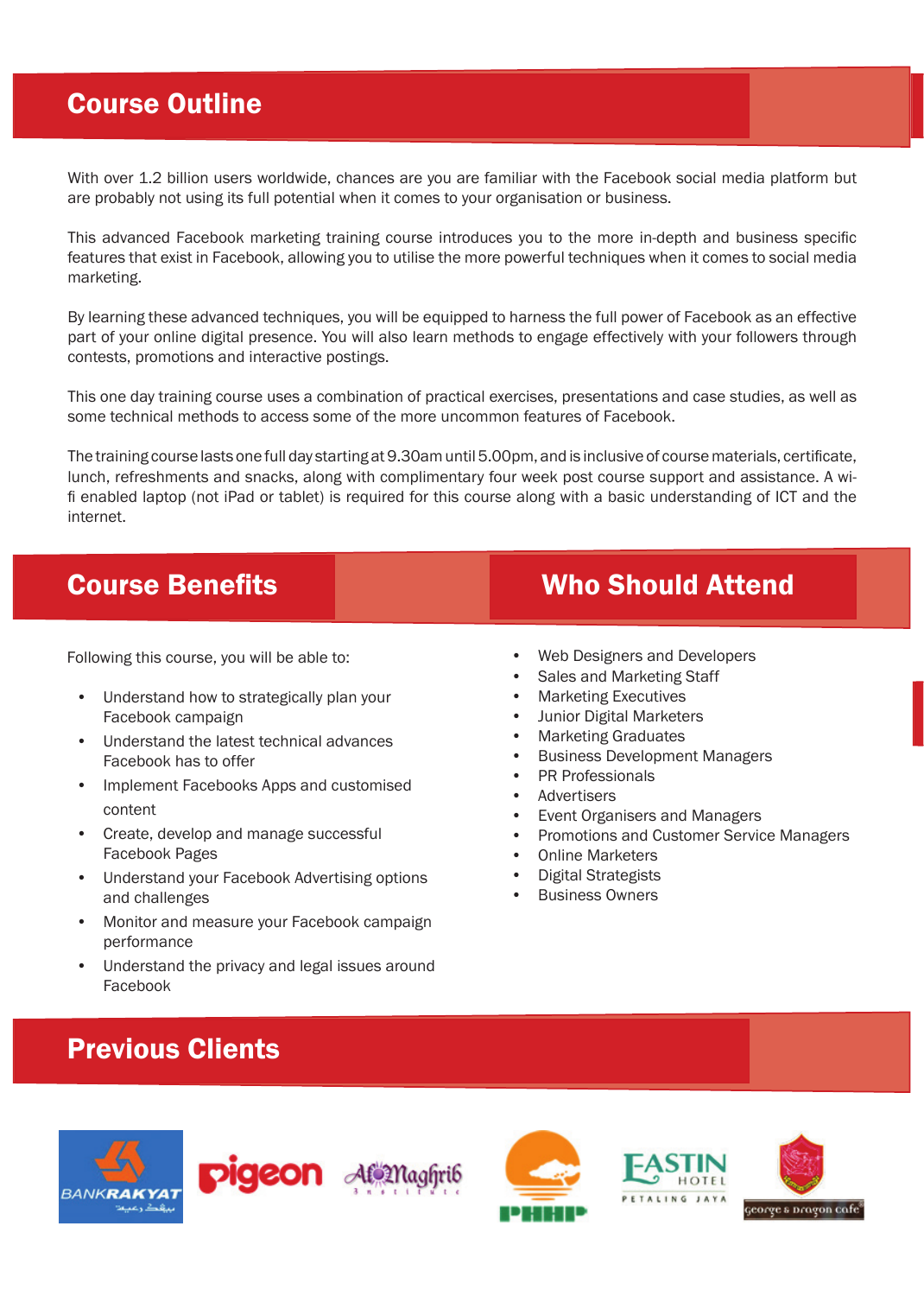#### Course Programme

- What are the latest trends?
- How does Facebook fit into a wider social media strategy?
- The latest Apps
- What is Facebook Connect and what does it make possible?
- Adding 'Share' and 'Like' buttons on your own website
- What makes a successful Facebook Page?
- How to bring in content from an external sources
- Embedding posts
- Retention: growing a page vs. maintaining a page
- How much content to produce? Content creation vs. content curation
- Running competitions
- What does a 'Like' really mean?
- Managing your pages
- When and why to get an agency involved
- Top do's and don'ts
- Searching and installing apps
- Creating custom apps
- SSL certification process
- What is the Facebook API and what does that mean?
- Briefing a developer

#### Course Trainers

#### Abdul Awwal Mahmood



Abdul Awwal, born and raised in the city of Birmingham, United Kingdom, graduated from the initial batch of seven students who formed part of the innovative Multimedia degree program in the first ever such course offered by any educational establishment in the UK. Teesside University, based in the north of England in the city of Middlesbrough, was known as an innovative and genre-creating institute, producing experts in the fields of computing and technology.

Working closely with a variety of companies and organisations, covering such diverse areas as travel, retail, telecommunications, charities and media, Abdul Awwal has built up an impressive knowledge base, placing him in a position where he can effectively expound the benefits and usage of the vast tools available to small and medium businesses, when it comes to utilising online and digital solutions.

#### Patrick Lo



Patrick's passion for technology encouraged him to pursue a career in training and designing workshops and courses to enable attendees in becoming expert marketeers utilising social media to its full potential. Concentrating on Facebook, Patrick has established himself as a respected media marketing strategist, helping businesses and organisations present themselves to whole

new markets and audiences.

Presenting enlightening workshops, he has passed on essential knowledge which he has gathered over the years based on tried and tested methods and techniques.

- Top tips on what to do and what to avoid
- What advertising options are available
- How to make a Facebook ad
- Data and demographic targeting
- Purpose of ad campaign conversion into what?
- A/B Testing and optimisation
- What can be measured and monitored?
- Industry benchmarks
- Measurement tools
- Measuring success beyond your Facebook Page and 'Likes'
- The personal vs. professional grey area
- Resources and staffing
- Costs and budgeting
- Sponsored Stories
- Facebook Places and check-ins
- Facebook credits
- Facebook and ecommerce
- In-depth measurement and analysis